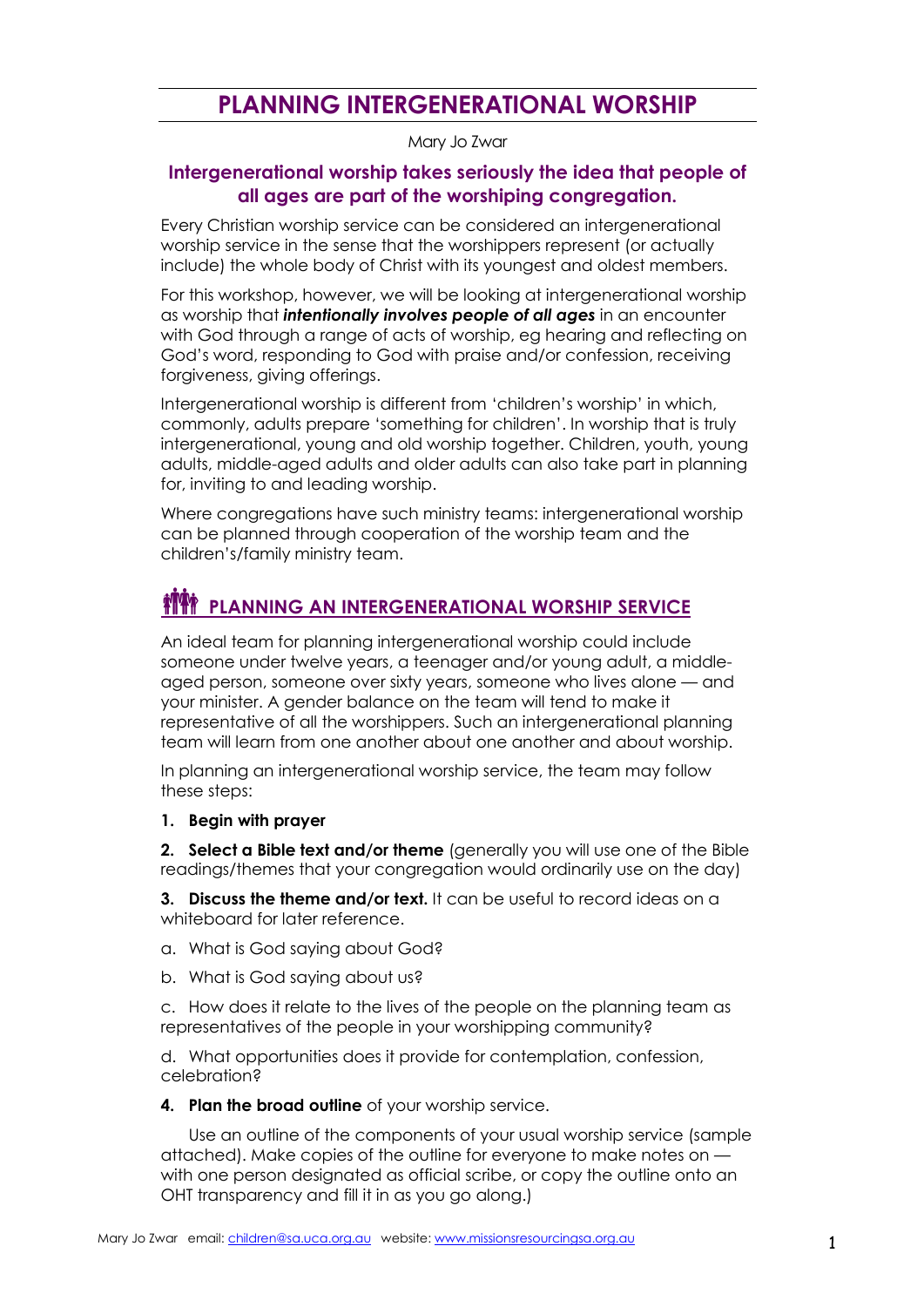For *each* component of the worship service, ask and discuss four questions, filling in the outline as you go.

 *How do we ordinarily do this part of the service?* (eg ENTRY: How are people welcomed when they arrive? What do they see/hear/feel when they arrive?)

 *How does this part of the service relate to the theme/text for the day?* (eg OFFERING: What are some specific things in the text that we are thankful for or that lead us to give ourselves to God, our money to support the work of God's church?)

 *Do we want to do this part of the service in the ordinary way or in a special way for this service? (PLEASE NOTE that this is an important question. Intergenerational worship is not necessarily radically different from your ordinary service. You may choose to do only one or two parts of the service differently.)*

 *How can we do this part of worship in a way that is particularly meaningful to people in our worshipping community (young and old)?* (eg BIBLE READING: How can we help people to use their senses — not just hearing — and imaginations and emotions as they encounter this story?)

In planning, you will not necessarily work through the parts of the service in order. There may be one item for which you have a great idea (eg a way of presenting a song, or a drama presentation of the Bible reading). This may become a centrepiece for your service. Start there and work out the other elements relating them to the centrepiece.

In consultation with your minister, you may vary from your usual worship pattern, changing the order, adding or deleting parts.

**5. Plan the details** of your service and complete the planning outline.

**6.** Make sure that everyone (on the team and anyone else you are asking to help lead the service) understands the **specific responsibility** they take on.

## **FITH SOME THINGS THAT MAY OCCUR IN INTERGENERATIONAL WORSHIP**

**1.** People sit in **family groups**. People who are worshipping on their own (or single-generation families, eg older people, young adults) are 'adopted' into multi-generation families, invited to sit with them and interact with them.

**2.** A worship-leader (or 'compeer') may **explain each part of the worship service**, what happens, why it happens, how it will happen, exactly what people are expected to do.

**3.** Worship leaders attempt to **use language that can be understood by all worshippers**. Some 'church' words can be used, but they may be explained.

**4.** An effort is made that everyone (tall and short) has **a clear line of sight** to anything that is happening, including anything projected on a screen. This may mean that little people sit near the front or in aisles, or stand on pews, or are held up.

**5.** Opportunities are provided for **interaction of small intergenerational groups**, eg discussing a question, finding a key word in a Bible passage, blessing one another . . .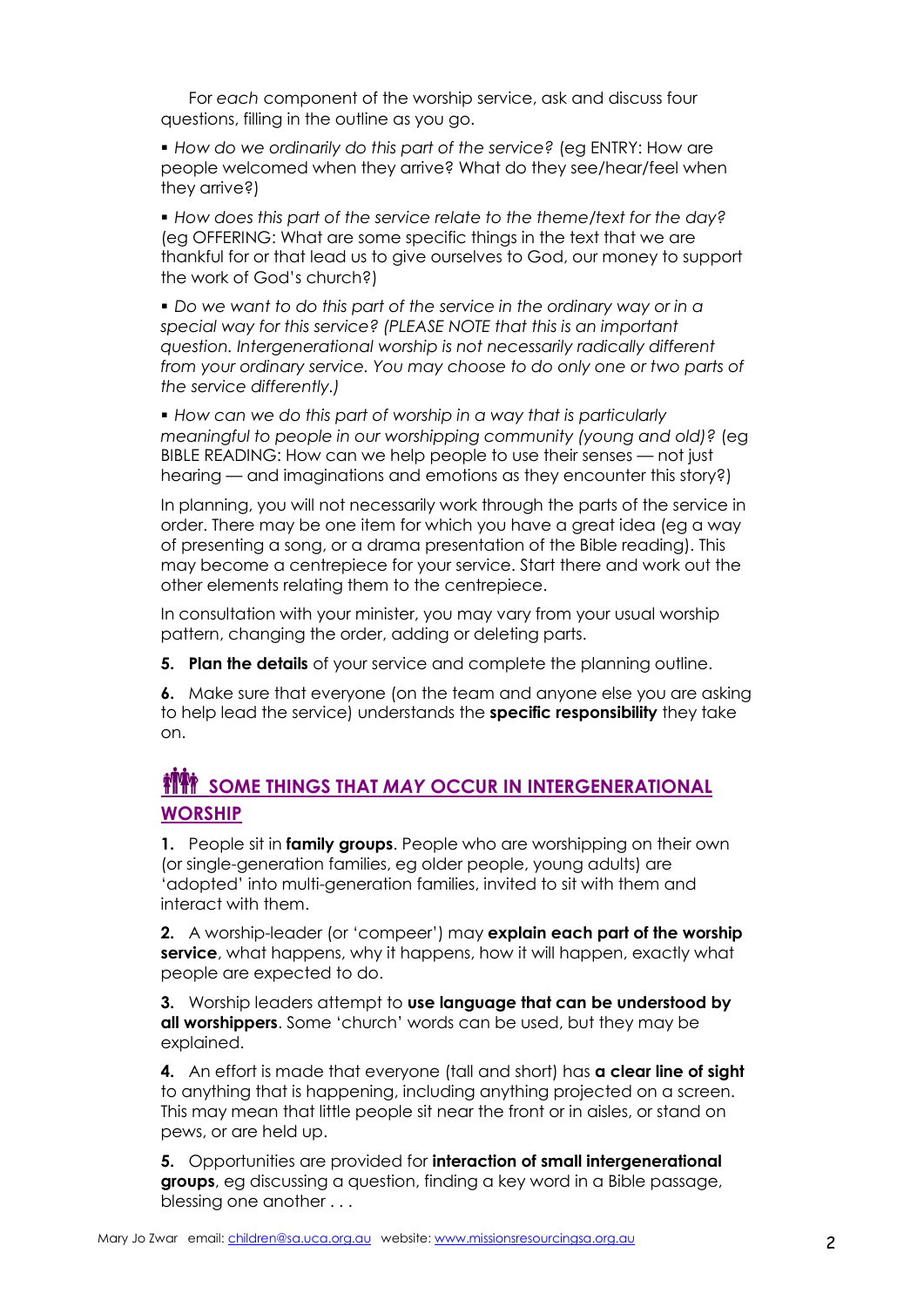**6.** As much **programmed movement** as possible takes place, eg actions, dancing, clapping during songs — possibly just one part or one phrase of the song — by everyone, not just kids; everyone comes to the altar with offering or to receive a token or blessing.

**7. Visuals** have a high priority, including such things as: decoration of the worship area in symbols relating to the theme, handouts of items or pictures that people can look at and touch, acting out or showing pictures (or even showing a video) of the gospel story, demonstrating symbolic actions (and having people copy them).

**8.** An effort is made to provide **multi-sensory experiences** including touch and taste as well as sight and hearing.

**9.** A number of **different people** — representing a range of generations **lead various aspects of the service**, eg a family group reads parts of a prayer, an intergenerational band leads music, people of different ages read Bible passages.

**10. A range of music** is used: at least one simple children's song especially for the youngest worshippers, possibly an old favourite Gospel song introduced by an older person who explains the significance of the song in his/her life.

**11.** Attention is given to what happens **after the service**: people are challenged to go and do something (specific and do-able) or talk about something. There may be some provision for accountability, feedback, eg a challenge printed in the worship bulletin to 'pray about some situation you see on TV this week', with a tear-off section where families can report: 'This week we prayed about \_\_\_\_\_\_\_' that can be returned to the church the following week.

**12. A short sermon** is included. Generally this will be aimed at all ages and may include a point that parents explain to children (or vice-versa). Where an adults-only sermon is preached, younger worshippers may be given a quiet activity (related to the sermon theme) to do where they are sitting with parents. At the end of the sermon children share with families (or the whole congregation) what they have done.

**13.** There is an emphasis of the multi-generational **family (caring) nature** of the congregation.

**14. Fun, excitement and surprise** are seen as legitimate elements of worship.

### **WORSHIP IS NOT A PERFORMANCE BY A FEW LEADERS. IT IS AN ENCOUNTER BETWEEN GOD AND** *ALL* **HIS GATHERED PEOPLE**.